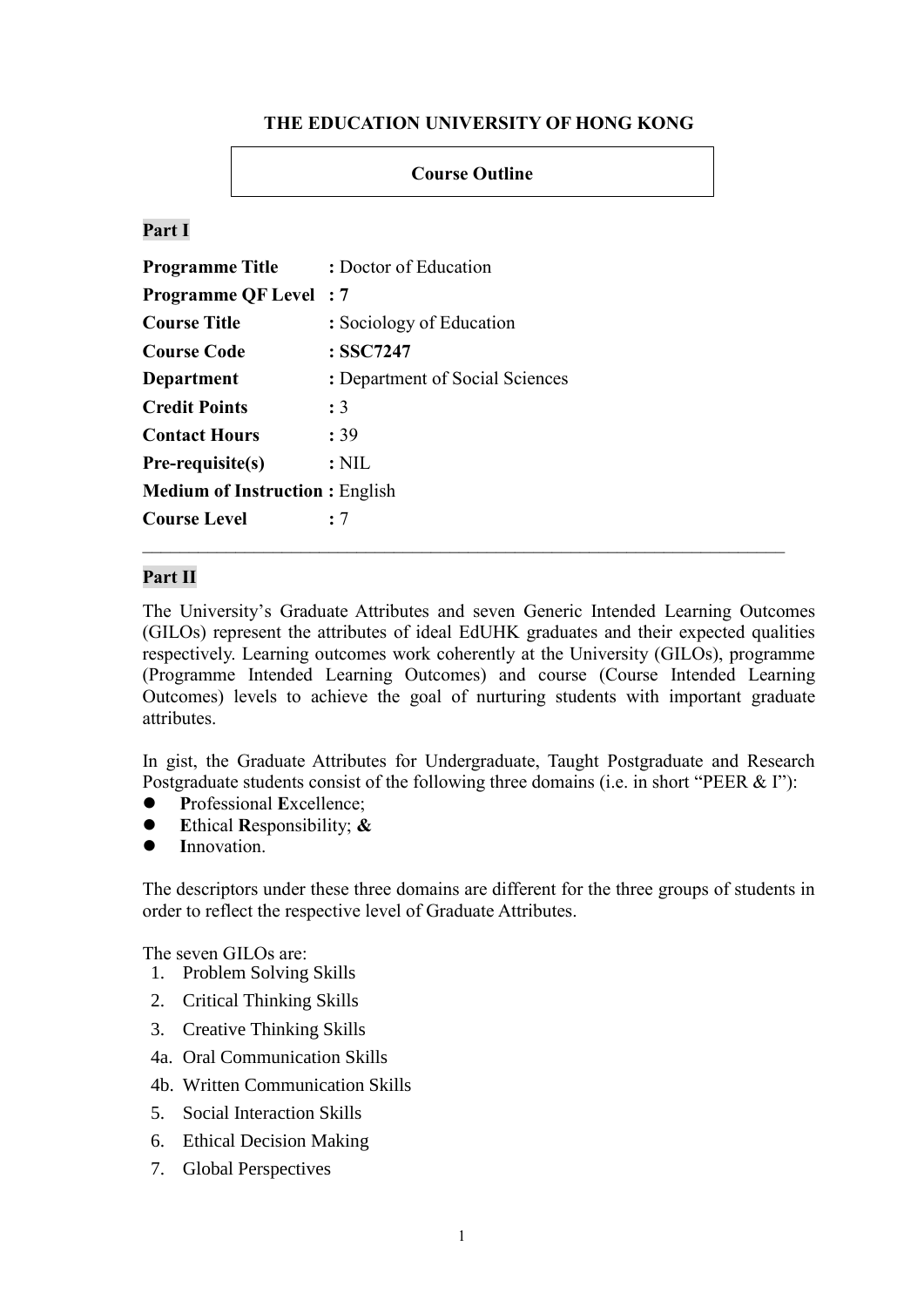### **1. Course Synopsis**

Drawing from recent research, this course aims to explore and address several key issues within the discipline of sociology of education. We focus primarily on sociological analysis of educational processes and outcomes in local and global contexts and think critically about the relationship between education and society. Specific topics covered in this course include sociological interpretations of education, family, parenting and educational inequalities, higher education participation and attainment, inequalities in educational opportunity in terms of race and ethnicity, and multicultural issues in curricula. The course will integrate key debates, theoretical perspectives, empirical evidence and policy discussions, and provide opportunities for students to develop expertise in the field of sociology of education.

# **2. Course Intended Learning Outcomes** (CILOs)

*Upon completion of this course, students will be able to:*

- $C I L O<sub>1</sub>$  Understand the key debates within the sociology of education and gain in-depth knowledge and theories of sociological approach to study of education
- CILO<sup>2</sup> Develop a critical understanding of the issues of equality, diversity and identity in education
- CILO<sup>3</sup> Demonstrate an ability to critically assess theoretical explanations for educational issues from a local and global context
- CILO4 Evaluate sociological research methods and strategies in a sociological inquiry into educational processes and outcomes.

### **3. Content, CILOs and Teaching & Learning Activities**

| <b>Course Content</b>                             | <b>CILOs</b>                      | <b>Suggested Teaching &amp;</b>                                                          |  |
|---------------------------------------------------|-----------------------------------|------------------------------------------------------------------------------------------|--|
|                                                   |                                   | <b>Learning Activities</b>                                                               |  |
| Sociological Interpretations of<br>Education      | C <sub>LO<sub>1</sub></sub>       | Lecture, guided research<br>activities, and presentation                                 |  |
| Family, parenting and<br>educational inequalities | C <sub>L</sub> O <sub>2,3,4</sub> | Lecture, guided reading,<br>seminar presentation, class<br>discussions, group discussion |  |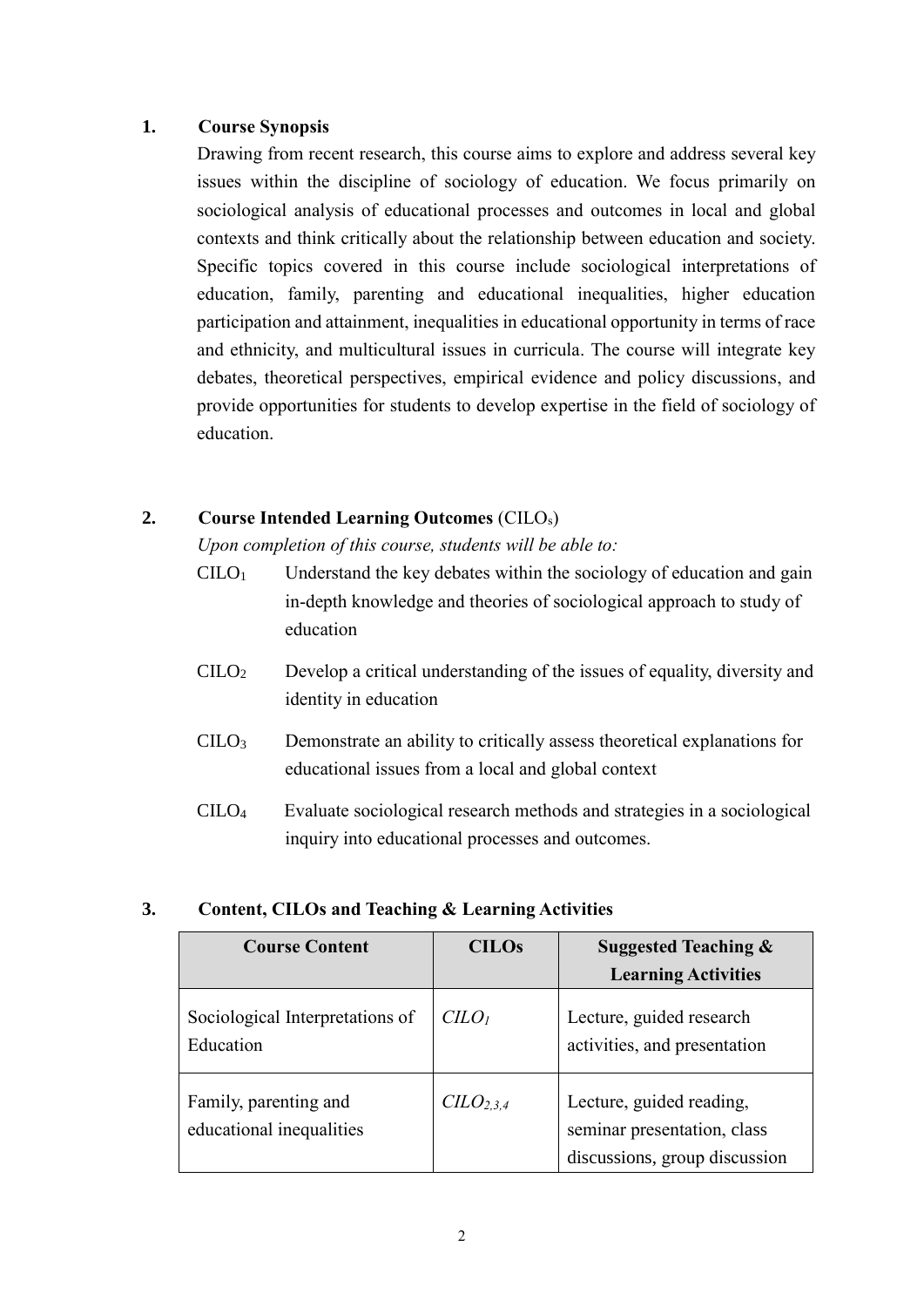|                                                               |                                   | and presentation, case studies                                                                                            |  |
|---------------------------------------------------------------|-----------------------------------|---------------------------------------------------------------------------------------------------------------------------|--|
| Higher education participation<br>and attainment              | C <sub>L</sub> O <sub>2,3,4</sub> | Guided reading, debate,<br>seminar presentation, class<br>discussions, group discussion<br>and presentation, case studies |  |
| Impacts of race and ethnicity<br>on educational opportunities | $CLO$ <sub>2.3.4</sub>            | Guided reading, brainstorming,<br>seminar presentation, group<br>discussion and presentation,<br>case studies             |  |
| Multicultural issues in<br>curricula                          | C <sub>L</sub> O <sub>2,3,4</sub> | Lecture, seminar presentation,<br>guided research activities,<br>concept mapping.                                         |  |

### **4. Assessment**

| <b>Assessment Tasks</b>                                                                         | Weighting $(\% )$ | CILO                   |
|-------------------------------------------------------------------------------------------------|-------------------|------------------------|
| (a) An oral presentation on a selection of<br>the readings                                      | 30%               | $CLO_{1,2,3,4}$        |
| (b) A synthesis essay of previous research<br>and argumentation in a specific<br>research topic | 70%               | CLO <sub>1,2,3,4</sub> |

# **5. Required Text(s)**

N/A

# **6. Recommended Readings**

# **Sociological interpretations of education**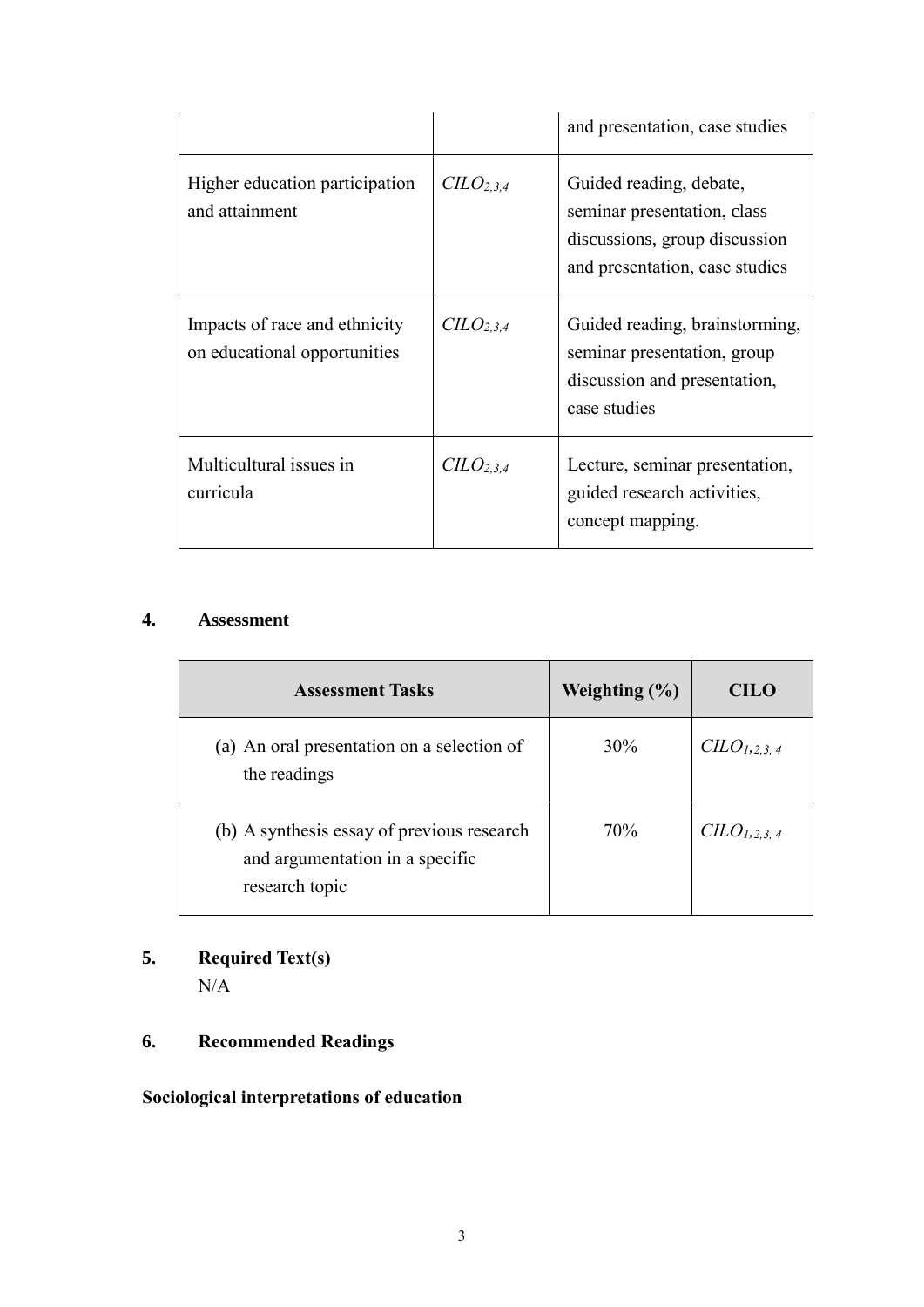Lauder, H., Brown, P. and Halsey, A.H. (2009) Sociology of education: a critical history and prospects for the future. *Oxford Review of Education*, 35(5), 569-585.

Robertson, S. L. (2010). 'Spatializing' the Sociology of Education. In W. Apple, Stephen J. Balland Luis Armando Gandin (eds.) *The Routledge International Handbook of the Sociology of Education*. Routledge.

### **Family, parenting and educational inequalities**

W. Apple, Stephen J. Balland Luis Armando Gandin (Eds.) (2010). *The Routledge International Handbook of the Sociology of Education*. Routledge. (Chapter 16 Families, Values, and Class Relations).

Ho, Esther Sui-chu (2010). Family influences on science learning among Hong Kong adolescents: what we learned from PISA. *[International Journal of Science and](https://link.springer.com/journal/10763)  [Mathematics Education,](https://link.springer.com/journal/10763)* 8 (3), 409–428.

Xie, A. & Postiglione, G. A. (2015). *Guanxi* and school success: An ethnographic inquiry of parental involvement in rural China. *British Journal of Sociology of Education, 37*(7), 1014-1033.

Weininger, E., Lareau, A., & Conley, D. (2015). What Money Doesn't Buy: Class Resources and Children's Participation in Organized Extracurricular Activities. *Social Forces*, 94(2), 479-503.

Lareau, A. (2015). Cultural Knowledge and Social Inequality. *American Sociological Review, 80*(1), 1-27.

Post, D. (2003). Post-Secondary Education in Hong Kong: Repercussions for Inequality and Civil Society. *Asian Survey*, 43 (6), 989-1011.

#### **Higher education participation and attainment**

Lynch, K., Crean, M., and Moran, M. (2010). Equality and social justice: the university as a site of struggle. In Michael W. Apple, Stephen J. Balland Luis Armando Gandin (eds.) *The Routledge International Handbook of the Sociology of Education*. Routledge.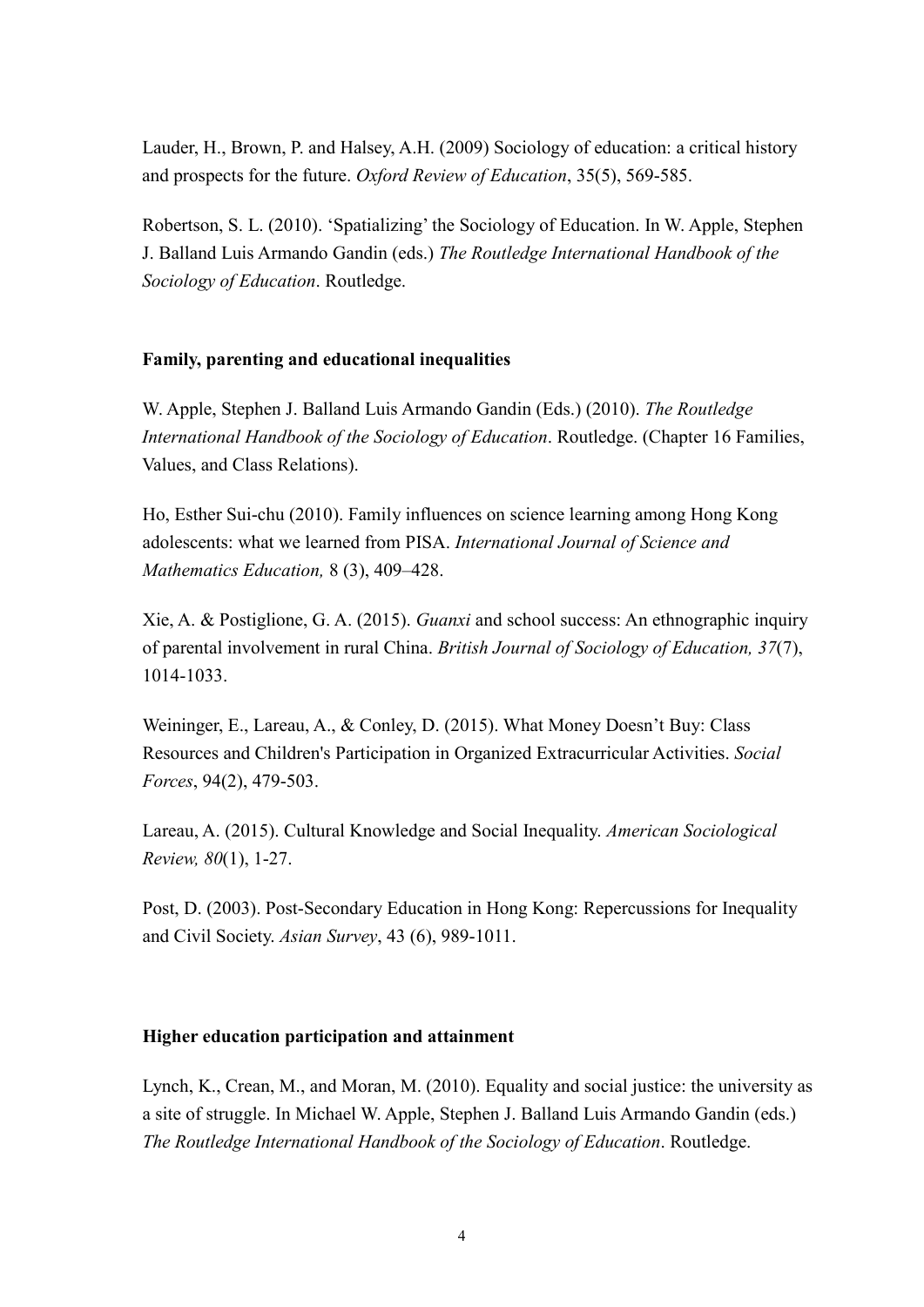Lynch, K., & O'Riordan, C. (1998). Inequality in Higher Education: A study of class barriers. *British Journal of Sociology of Education, 19*(4), 445-478.

Sheng, X. (2017). Cultural capital, family background and education: Choosing university subjects in China. *British Journal of Sociology of Education, 38*(5), 721-737.

Shin, J. C., Postiglione, G. A., & Huang F. T. (Ed.) (2015). *Mass higher education development in East Asia: Strategy, quality, and challenges*. Dordrecht: Springer.

# **Inequalities in educational opportunity in terms of race and ethnicity**

Hallinan, M. T. (2010). On the linkages between sociology of race and ethnicity and sociology of education. In Maureen T. Hallinan (Ed.), *Handbook of the* Sociology of Education (pp. 65-84). Springer.

Postiglione, G. A. (Ed.) (1999*). China's national minority education: Culture, schooling and development*. New York: Routledge Press.

Gao, F. (2016). Capital multiplicity and convertibility: Language minorities' multidimensional challenges to accessing postsecondary education in Hong Kong. *British Journal of Sociology of Education*, online first, 1-12.

# **Multicultural issues in curricula**

Jackson, Liz (2014). Under Construction: The Development of Multicultural Curriculum in Hong Kong and Taiwan. *The Asia-Pacific Education Researcher*, 23(4): 885–893.

Jackson, Liz (2015). Religion in Hong Kong Education: Representation in Liberal Studies Textbooks. *Asian Anthropology*, 14 (1), 43-56.

Alyssa H. (Hadley) Dunn (2013). Multiculturalism/Multicultural Education. In [James](javascript:void(0);)  [Ainsworth](javascript:void(0);) (eds.), *[Sociology of Education: An A-to-Z Guide](http://sk.sagepub.com/reference/sociology-of-education)*. SAGE Publications, Inc.

Voyer, A. (2016). "Multiculturalism." in Oxford Bibliographies in Sociology. Ed. Janeen Baxter. New York: Oxford University Press. h

Leibold, James and Chen, Yangbin (Eds.) (2013) *Minority education in China: Balancing unity and diversity in an era of critical pluralism*. Hong Kong: Hong Kong University Press.